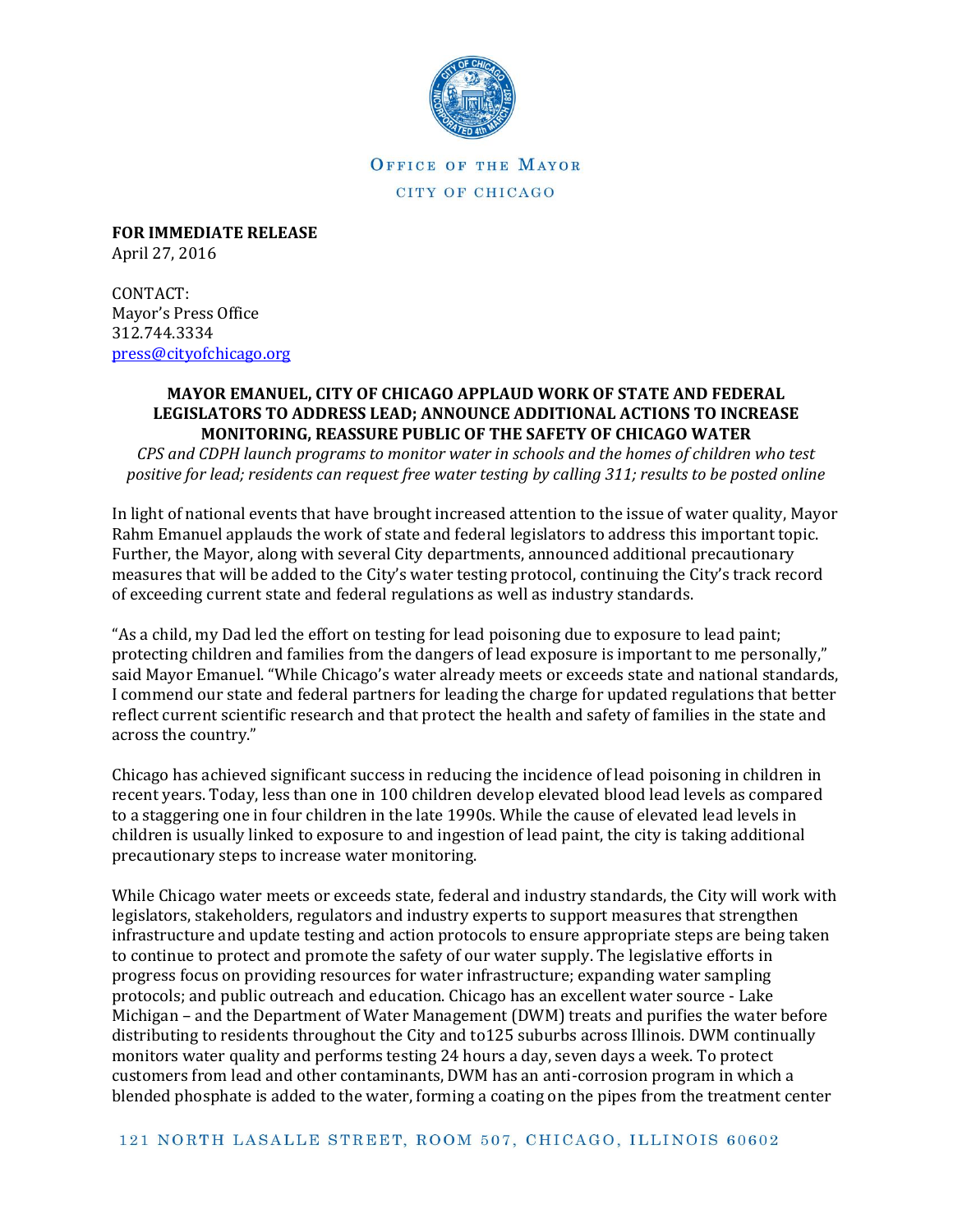to the faucet, that minimizes the risk that lead and other contaminants will leach into the water. Further, Mayor Emanuel has led a major initiative to replace 880 miles of water mains, some of which are a century old. Additionally, the City is enacting new precautionary measures to reassure the public of the quality of Chicago water.

#### **FREE RESIDENTIAL WATER TESTING**

Any resident may call 311 to request a free water quality test; residents requesting this service will receive a call back within two business days to schedule an appointment for a water sample to be taken. After the samples are taken, results will be provided to the requesting resident within three weeks. If test results show lead levels above 15 parts per billion, the threshold for action, DWM will schedule a return visit to the home, this time accompanied by a plumber and electrician to evaluate the site, determine the potential source of lead and recommend an appropriate mitigation plan. DWM water mains and pipes are not made of lead, but older single family or two-flat homes constructed before 1986 have lead services lines on the property of the owner; if a home tests above the threshold for lead, the City will help the homeowner identify the problem and recommend a plan of action to address it. Further, to increase transparency, DWM has also committed to posting the results of this on-demand testing online.

# **PILOT PROGRAM TESTING WATER IN SCHOOLS**

Next, Chicago Public Schools (CPS) began testing water at schools throughout the City this week out of an abundance of caution. While CPS has no indication that there is any lead present in school water, CPS has launched a pilot program to develop a standard approach for testing across the district. In addition, proposals before Congress could create new federal programs for testing water in schools and provide additional funding and protocols.

Until those federal programs are in place, CPS' pilot program is testing the water at 28 schools chosen based on criteria that includes the age of the school, age of the students (with priority given to schools with pre-K programs), presence of a kitchen (where meals are prepared) and presence of pipes that could need repairs or replacement.

Once results from the pilot program are analyzed, CPS will develop a comprehensive lead testing approach to ensure that the water in Chicago schools is safe. These testing results will also be available online. If a school tests above the threshold for lead, parents will be notified and CPS will take corrective action, including immediately supplying bottled water while needed repairs are made.

### **PARTNERSHIP BETWEEN CDPH AND DWM**

As was previously announced, to directly target lead poisoning in children, DWM and the Chicago Department of Public Health (CDPH) will resume a water testing program as a proactive measure that will add to DWM's routine water testing. CDPH already completes home inspections at the residences of children with reported elevated blood lead levels. Working with DWM, CDPH will also test the water in each of these homes to rule out water as the source of lead in these children. This program is modeled after a successful partnership between the two departments in 2011 and 2012, in which water was ruled out as a source of lead in these children. Due to heightened awareness